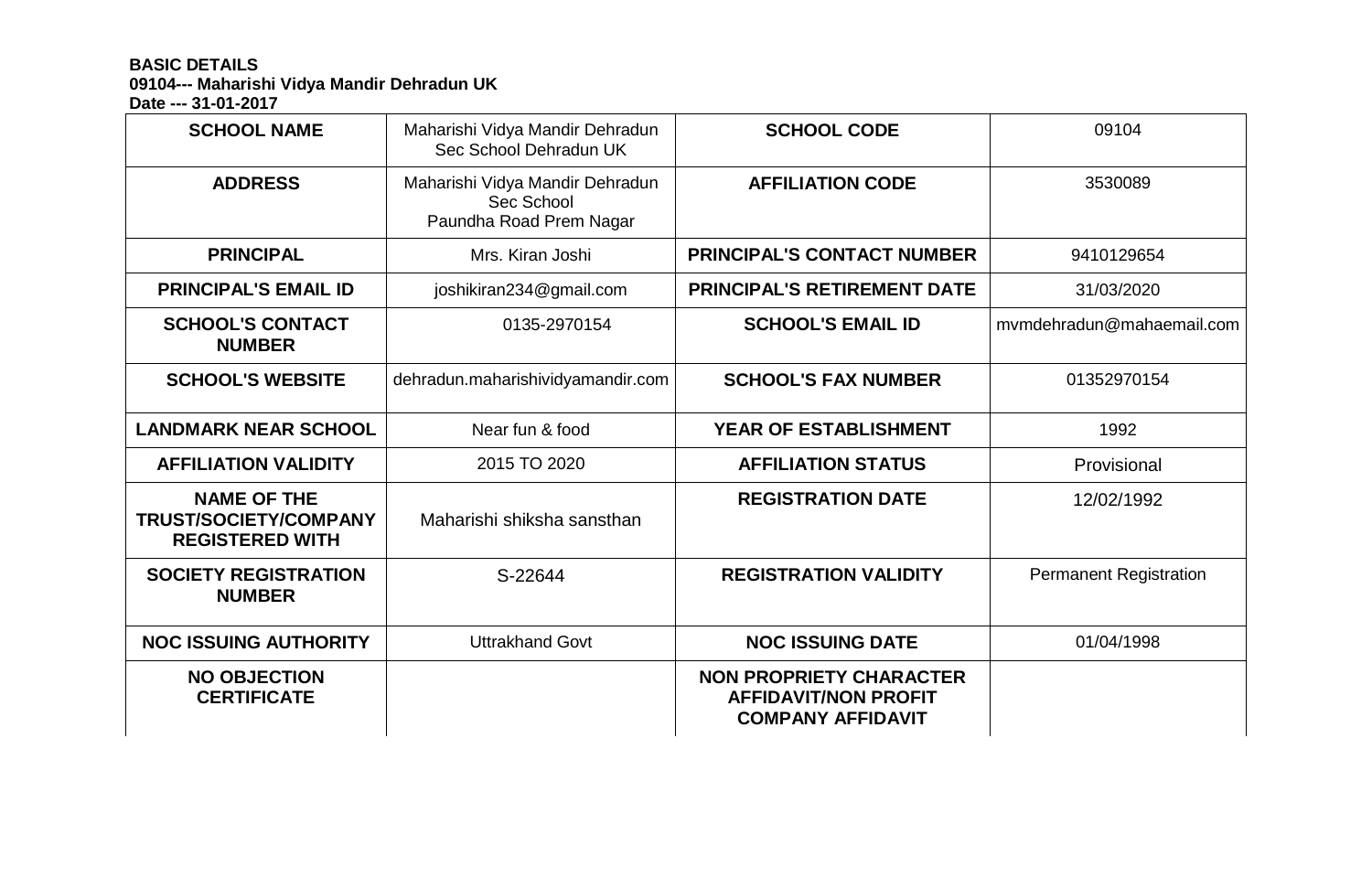### **FACULTY DETAILS 09104--- Maharishi Vidya Mandir Dehradun UK Date --- 31-01-2017**

| <b>TOTAL NUMBER OF TEACHERS (ALL CLASSES)</b>             |    | <b>NUMBER OF PGTS</b>                                             | 8  |
|-----------------------------------------------------------|----|-------------------------------------------------------------------|----|
| <b>NUMBER OF TGTS</b>                                     | 5  | <b>NUMBER OF PRTS</b>                                             |    |
| <b>NUMBER OF PETS</b>                                     | 01 | <b>OTHER NON-TEACHING STAFF</b>                                   | 21 |
| NUMBER OF MANDATORY TRAINING QUALIFIED<br><b>TEACHERS</b> | 14 | NUMBER OF TRAININGS ATTENDED BY FACULTY SINCE LAST<br><b>YEAR</b> | 6  |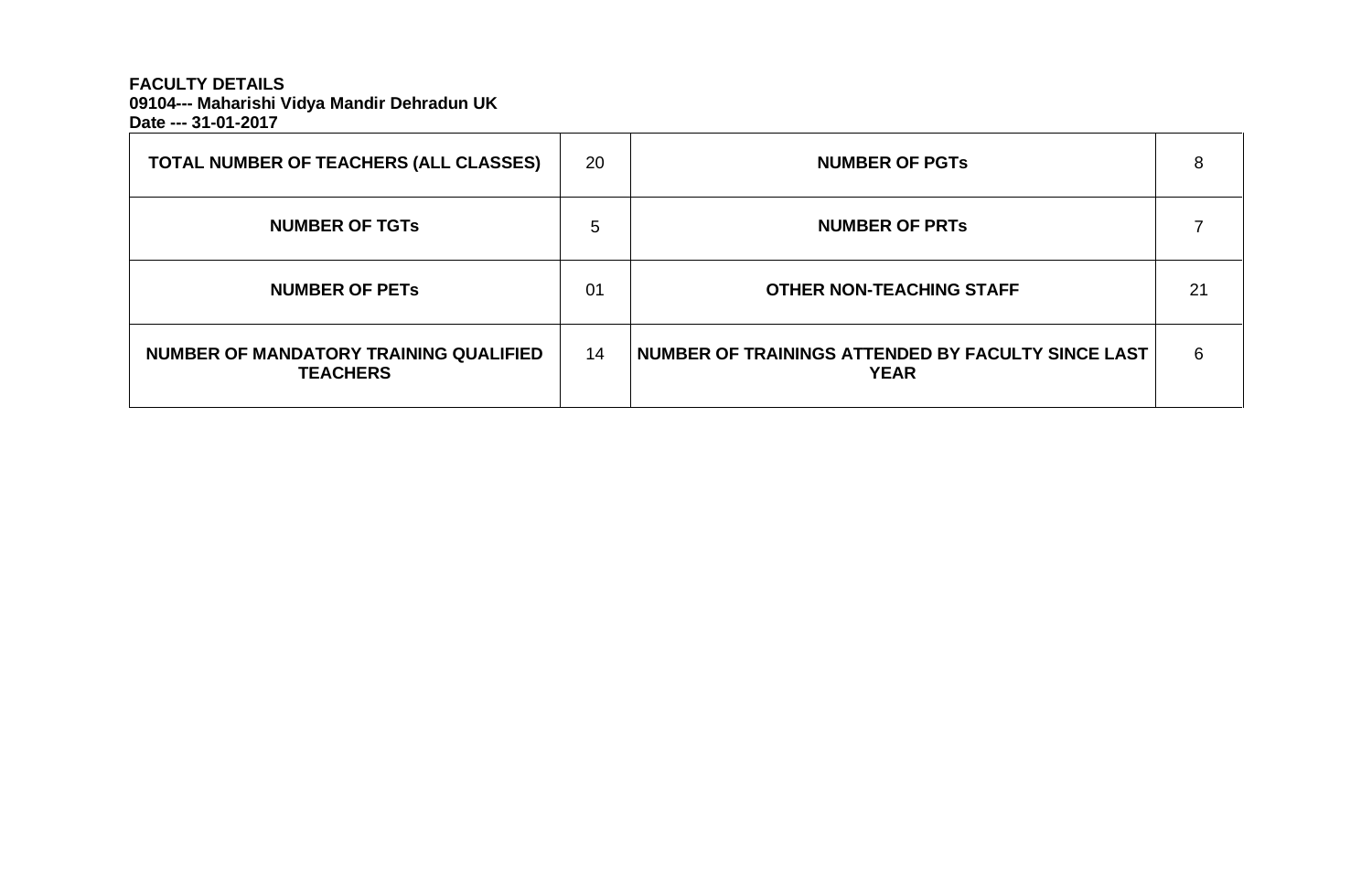### **STUDENT DETAILS 09104--- Maharishi Vidya Mandir Dehradun UK Date --- 31-01-2017**

| <b>CLASS</b>                       | TOTAL NUMBER OF SECTIONS | TOTAL NUMBER OF INTAKE | TOTAL NUMBER OF STUDENTS |
|------------------------------------|--------------------------|------------------------|--------------------------|
|                                    | $\mathbf 1$              | $9\,$                  | 9                        |
| $\mathbf{II}$                      | $\mathbf{1}$             | 10                     | 10                       |
| $\ensuremath{\mathsf{III}}\xspace$ | $\overline{1}$           | 15                     | 15                       |
| $\mathsf{IV}$                      | $\mathbf{1}$             | 19                     | 19                       |
| $\mathsf{V}$                       | $\mathbf{1}$             | 17                     | 17                       |
| VI                                 | $\mathbf 1$              | 25                     | 25                       |
| VI                                 | $\mathbf{1}$             | 31                     | 31                       |
| <b>VIII</b>                        | $\overline{1}$           | 26                     | 26                       |
| $\mathsf{I} \mathsf{X}$            | $\mathbf 1$              | 41                     | 41                       |
| $\boldsymbol{X}$                   | $\overline{1}$           | 36                     | 36                       |
| XI                                 | $\mathbf{1}$             | 52                     | 52                       |
| <b>XII</b>                         | $\mathbf{1}$             | 39                     | 39                       |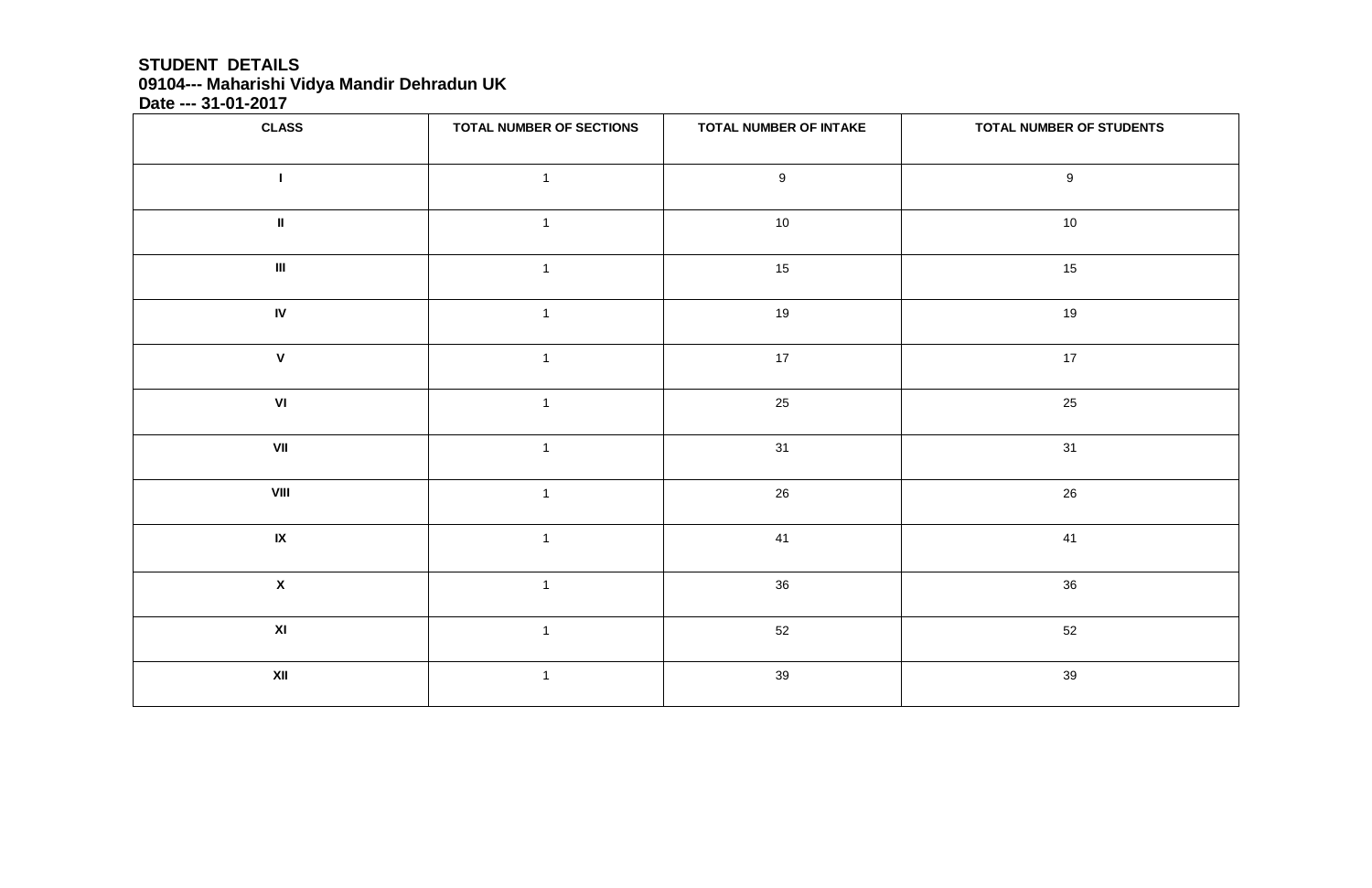### **ACADEMIC DETAILS 09104--- Maharishi Vidya Mandir Dehradun UK Date --- 31-01-2017**

| <b>SUBJECTS OFFERED FOR CLASS 10</b> | <b>SUBJECTS OFFERED</b>              |
|--------------------------------------|--------------------------------------|
| 002 ---Hindi Course-A                | 030---Economics                      |
| 041 --- Mathematics                  | 041 --- Mathematics                  |
| 086 --- Science                      | 042 --- Physics                      |
| 08 7---Social Science                | 043 --- Chemistry                    |
| 101 ---English Comm.                 | 044 ---Biology                       |
| 165---Foundation of IT               | 048--- Physical Education            |
|                                      | 049---Painting                       |
|                                      | 054 ---Business Studies              |
|                                      | 055---Accountancy                    |
|                                      | 083---Computer Science               |
|                                      | 301 ---English Core                  |
|                                      | 302---Hindi Core                     |
|                                      | 500--- Work Experience               |
|                                      | 502--- Physical And Health Education |
|                                      | 503--- General Studies               |

# **FOR CLASS 12**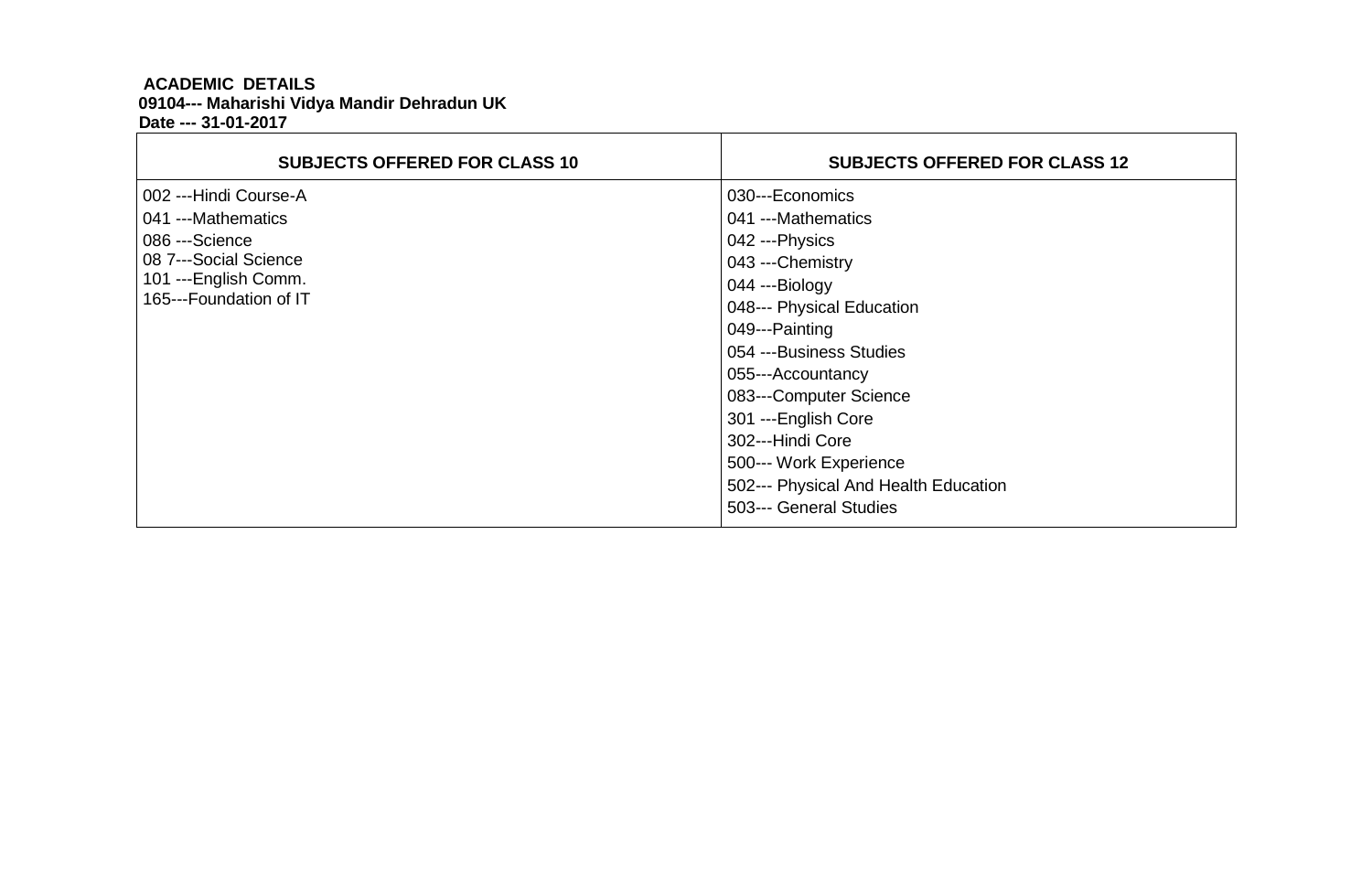### **INFRASTRUCTURE DETAILS 09104--- Maharishi Vidya Mandir Dehradun UK Date --- 31-01-2017\**

| <b>TOTAL NUMBER OF SITES OF SCHOOL</b>                     | 1              | <b>TOTAL NUMBER OF BUILDING BLOCKS</b>                    | 4              |
|------------------------------------------------------------|----------------|-----------------------------------------------------------|----------------|
| TOTAL AREA OF SCHOOL IN SQUARE METRES                      | 44591          | <b>TOTAL NUMBER OF PLAYGROUNDS</b>                        | $\overline{4}$ |
| <b>TOTAL AREA OF PLAYGROUND IN SQUARE</b><br><b>METRES</b> | 2850           | <b>TOTAL NUMBER OF ROOMS</b>                              | 27             |
| <b>TOTAL NUMBER OF SMALL-SIZED ROOMS</b>                   | 2              | <b>TOTAL NUMBER OF MEDIUM-SIZED</b><br><b>ROOMS</b>       | $\overline{0}$ |
| <b>TOTAL NUMBER OF LARGE-SIZED ROOMS</b>                   | 18             | <b>TOTAL NUMBER OF MALE REST ROOM</b>                     |                |
| <b>TOTAL NUMBER OF FEMALE REST ROOM</b>                    |                | <b>NUMBER OF GIRLS' TOILET</b>                            | 4              |
| <b>NUMBER OF BOYS' TOILET</b>                              | $\overline{4}$ | NUMBER OF TOILETS FOR DIFFERENTLY<br><b>ABLED PERSONS</b> |                |
| <b>NUMBER OF WASHROOMS FOR FEMALE STAFF</b>                | 8              | <b>NUMBER OF WASHROOMS FOR MALE</b><br><b>STAFF</b>       | 4              |
| <b>TOTAL NUMBER OF LIBRARIES</b>                           | $\overline{2}$ | <b>NUMBER OF LABORATORIES</b>                             | 4              |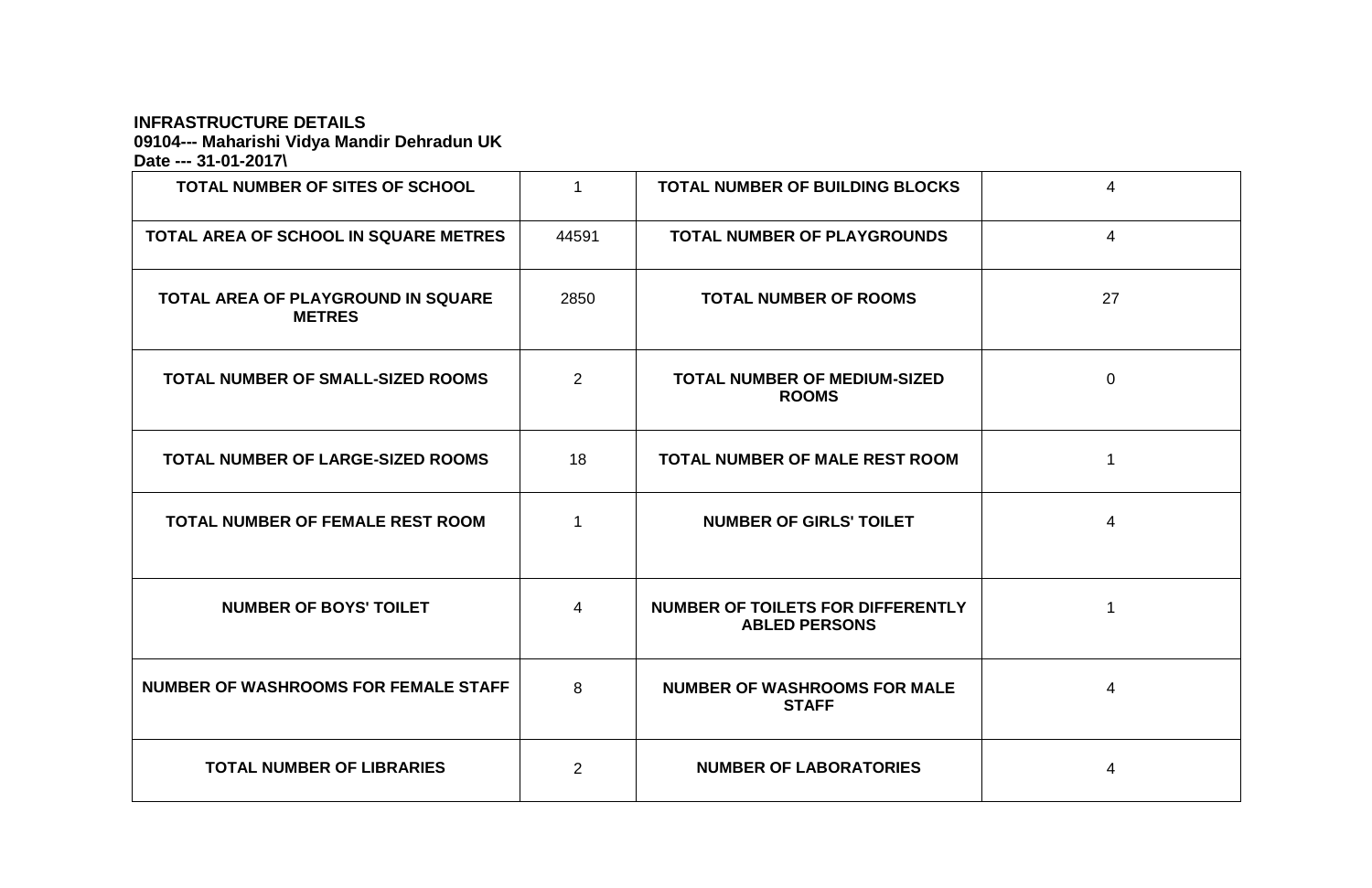| <b>TOTAL NUMBER OF STUDENT CANTEENS</b>                          | $\overline{0}$  | <b>TOTAL NUMBER OF STAFF CANTEENS</b>                           | $\overline{0}$ |
|------------------------------------------------------------------|-----------------|-----------------------------------------------------------------|----------------|
| <b>NUMBER OF WATER PURIFIERS/RO AVAILBLE</b><br><b>IN SCHOOL</b> |                 | <b>NUMBER OF AUDITORIUMS</b>                                    |                |
| <b>NUMBER OF LIFTS/ELEVATORS</b>                                 | $\overline{0}$  | <b>NUMBER OF DIGITAL CLASSROOMS</b>                             | $\overline{0}$ |
| DOES THE SCHOOL HAS HOSTEL FACILITY                              | <b>No</b>       | <b>DOES THE SCHOOL HAS GUARDS</b><br><b>EMPLOYED FOR SAFETY</b> | Yes            |
| DOES THE SCHOOL HAS FIRE EXTINGUISHERS                           | Yes             | DOES THE SCHOOL HAS SPRINKLERS                                  | Yes            |
| DOES THE SCHOOL HAS CCTV CAMERAS<br><b>INSTALLED?</b>            | <b>No</b>       | <b>IS THE SCHOOL EXAMINATION CENTER OF</b><br>CBSE?             | <b>No</b>      |
| TOTAL NUMBER OF COMPUTERS IN ALL<br><b>COMPUTER LAB</b>          | 10 <sup>°</sup> | <b>DOES THE SCHOOL HAS WEB SERVERS</b>                          | <b>Yes</b>     |
| DOES THE SCHOOL HAS A BOUNDARY WALL?                             | Yes             | <b>IS YOUR SCHOOL BARRIER FREE/ HAS</b><br><b>RAMPS?</b>        | <b>No</b>      |
| DOES THE SCHOOL HAS CLINIC FACILITY?                             | <b>No</b>       | DOES THE SCHOOL HAS A STRONG<br><b>ROOM?</b>                    | <b>No</b>      |
| DOES THE SCHOOL HAS A GYMNASIUM?                                 | <b>No</b>       | <b>IS YOUR SCHOOL WI-FI ENABLED?</b>                            | Yes            |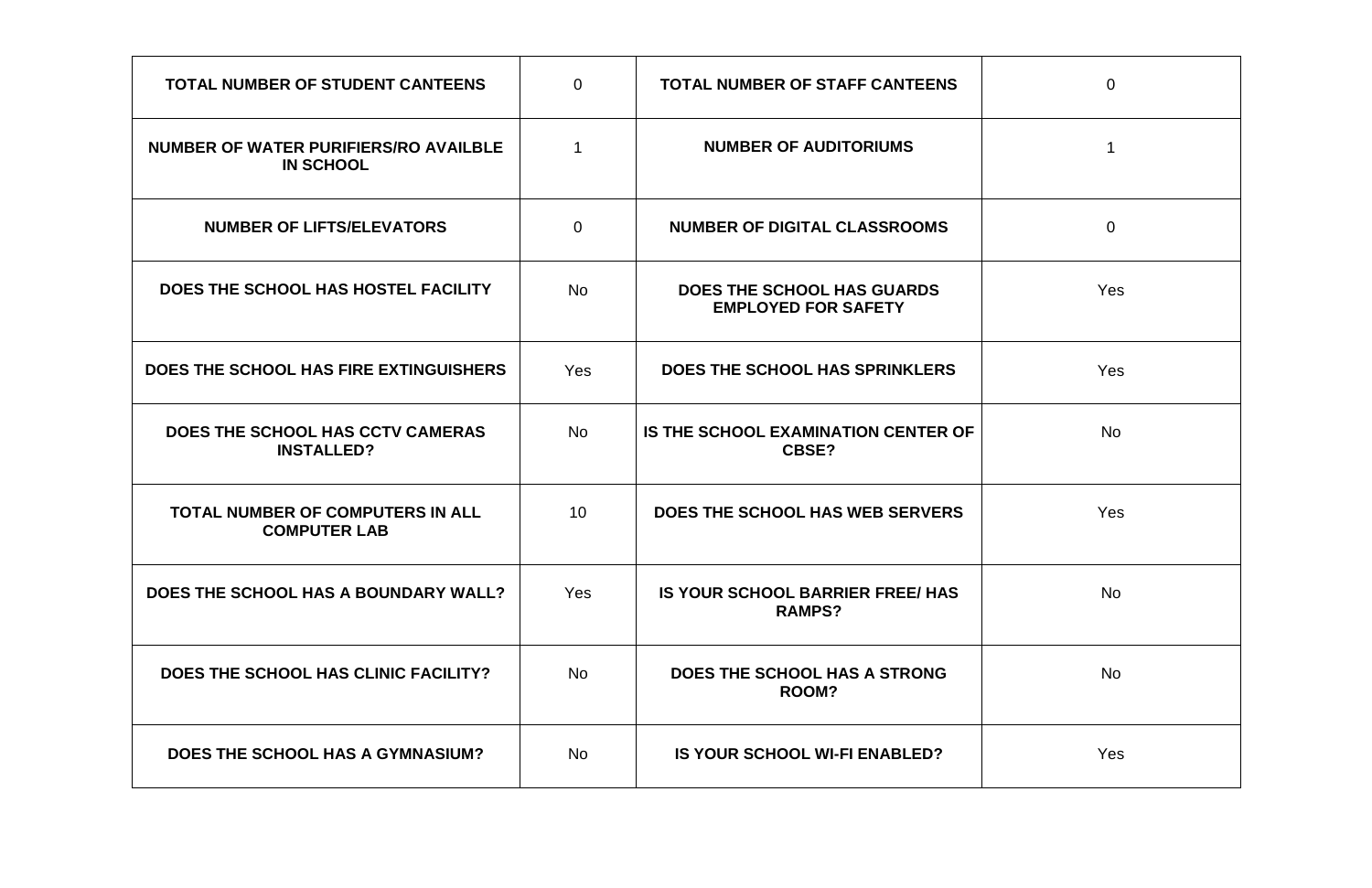| <b>PROVISION OF WEB BASED LEARNING</b><br><b>PROGRAMS?</b> | No               | <b>DOES THE SCHOOL HAS FIRE ALARMS?</b>              | Yes            |
|------------------------------------------------------------|------------------|------------------------------------------------------|----------------|
| DOES THE SCHOOL HAS SPORTS FACILIDTY?                      | Yes              | DOES THE SCHOOL HAS INDOOR GAMES<br><b>FACILITY?</b> | <b>No</b>      |
| <b>DOES THE SCHOOL HAS A SWIMMING POOL?</b>                | No               | DOES THE SCHOOL HAS DANCE/MUSIC<br><b>FACILITY?</b>  | Yes            |
| <b>TOTAL NUMBER OF BUSES OWNED</b>                         | 5                | <b>TOTAL NUMBER OF BUSES HIRED</b>                   | $\overline{0}$ |
| <b>TOTAL NUMBER OF VANS/MATADORS</b>                       | $\overline{0}$   | <b>TOTAL NUMBER OF DRIVERS</b>                       | 5              |
| <b>NUMBER OF FEMALE ATTENDANTS FOR BUS</b><br><b>DUTY</b>  | 2                | <b>NUMBER OF ACTIVITY ROOMS</b>                      | 3 <sup>1</sup> |
| <b>NAME OF TRANSPORT COORDINATOR</b>                       | Rakesh<br>Dhyani | <b>TRANSPORT COORDINATOR CONTACT</b>                 | 9412940001     |
| <b>BUILDING SAFETY CERTIFICATE</b>                         |                  | <b>TRANSPORT SAFETY CERTIFICATE</b>                  |                |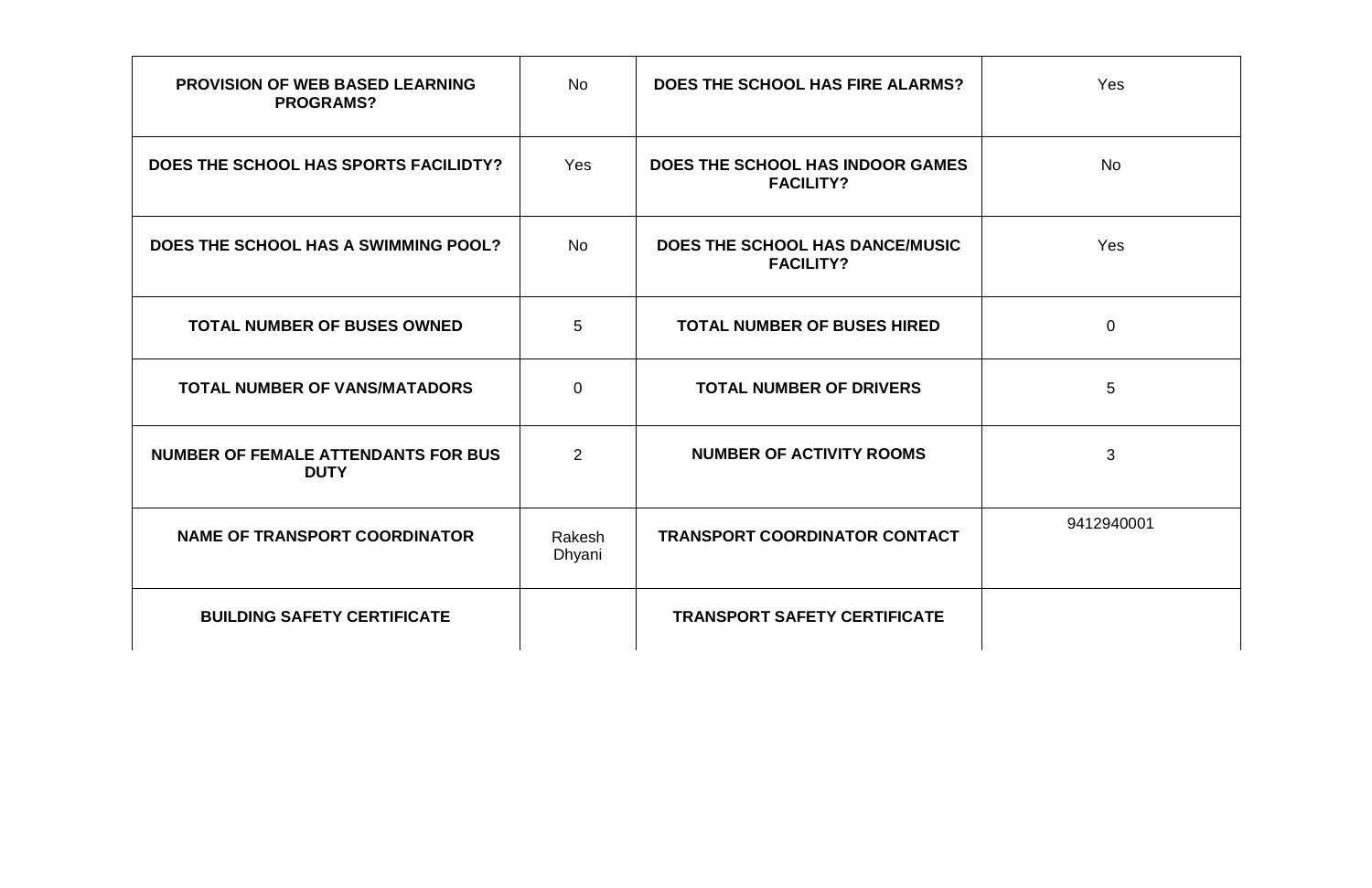### **LOCATION DETAILS 09104--- Maharishi Vidya Mandir Dehradun UK Date --- 31-01-2017**

| <b>NEAREST NATIONALISED BANK</b> | Panjab & Sindh<br><b>Bank</b>     | <b>DISTANCE OF BANK FROM SCHOOL IN</b><br>KM                   | $\overline{4}$ |
|----------------------------------|-----------------------------------|----------------------------------------------------------------|----------------|
| <b>NEAREST BUS STATION</b>       | Isbt Ddn                          | <b>DISTANCE OF BUS TERMINAL FROM</b><br><b>SCHOOL IN KM</b>    | 15             |
| <b>NEAREST RAILWAY STATION</b>   | Dehradun                          | <b>DISTANCE OF RAILWAY STATION FROM</b><br><b>SCHOOL IN KM</b> | 15             |
| <b>NEAREST AIRPORT</b>           | <b>Jaully Grant</b>               | <b>DISTANCE OF AIRPORT FROM SCHOOL</b><br>IN KM                | 45             |
| <b>NEAREST HOSPITAL</b>          | <b>Govt Hospital</b><br>Premnagar | <b>DISTANCE OF HOSPITAL FROM</b><br><b>SCHOOL IN KM</b>        | 4              |
| <b>NEAREST POLICE STATION</b>    | Premnagar                         | <b>DISTANCE OF POLICE STATION FROM</b><br><b>SCHOOL IN KM</b>  | $\overline{4}$ |
| <b>NEAREST METRO STATION</b>     | $\overline{O}$                    | <b>DISTANCE OF METRO FROM SCHOOL</b><br>IN KM                  | $\Omega$       |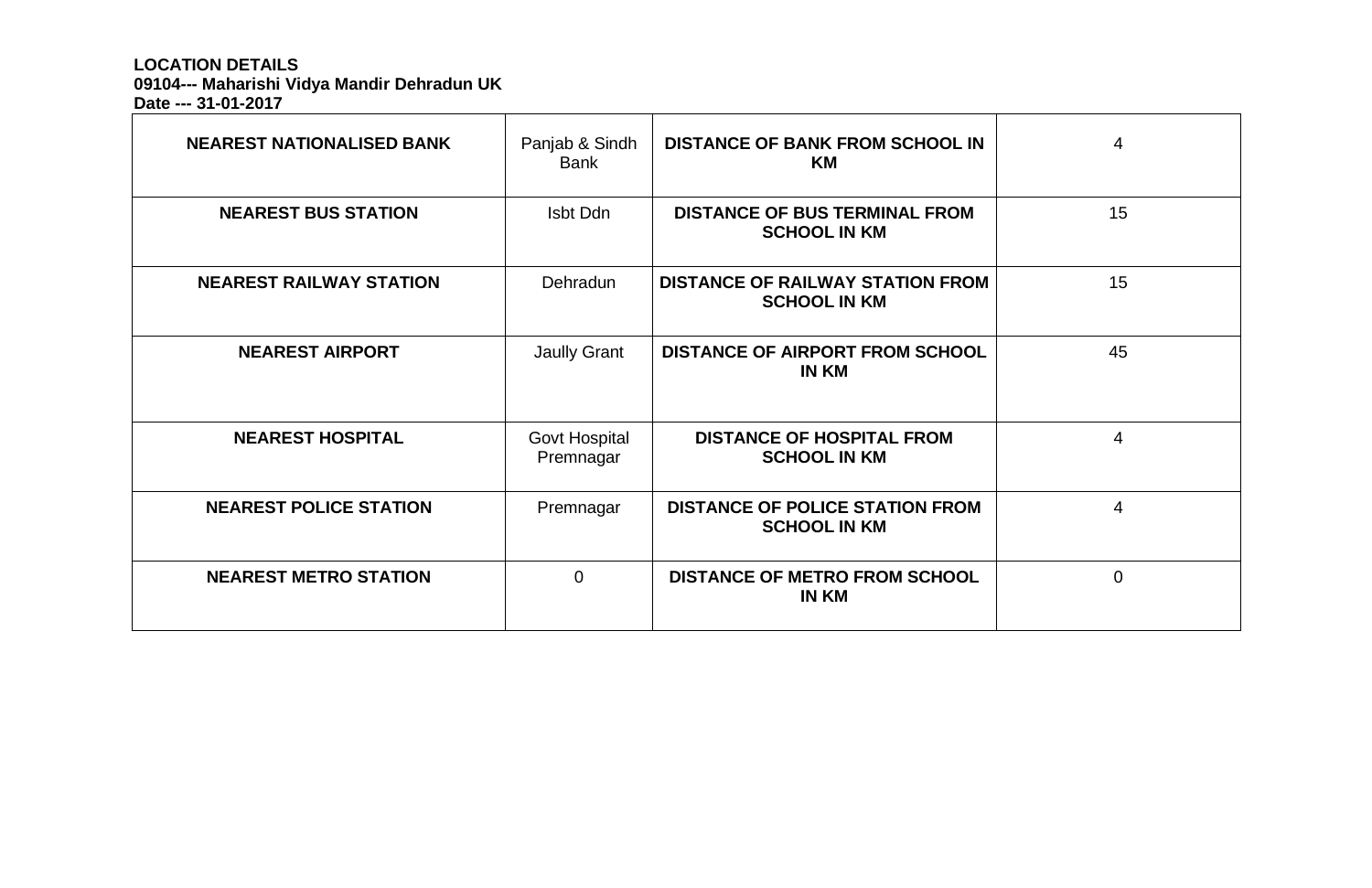## **OTHER VITAL DETAILS**

#### **09104--- Maharishi Vidya Mandir Dehradun UK**

 **Date --- 31-01-2017**

| <b>10th BOARD PASS PERCENTAGE</b><br>(2014/2015/2016)                                                                      | 100 / 100 / 100        | <b>12th BOARD PASS PERCENTAGE</b><br>(2014/2015/2016)                                   | 28.46/50.58/63.15       |
|----------------------------------------------------------------------------------------------------------------------------|------------------------|-----------------------------------------------------------------------------------------|-------------------------|
| <b>AVAILABILITY OF WELLNESS /</b><br><b>ACTIVITY TEACHER (YES / NO)</b>                                                    | <b>Yes</b>             | <b>NAME OF GRIEVANCE/COMPLAINT</b><br><b>REDRESSAL OFFICER</b>                          | Kiran Joshi             |
| <b>CONTACT NUMBER OF</b><br><b>GRIEVANCE/COMPLAINT REDRESSAL</b><br><b>OFFICER</b>                                         | 9410129654             | <b>EMAIL ID OF</b><br><b>GRIEVANCE/COMPLAINT</b><br><b>REDRESSAL OFFICER</b>            | joshikiran234@gmail.com |
| <b>NAME OF HEAD OF SEXUAL</b><br><b>HARASSMENT COMMITTEE</b>                                                               | Leela Rawat            | <b>CONTACT NUMBER OF HEAD OF</b><br><b>SEXUAL HARASSMENT COMMITTEE</b>                  | 7579069203              |
| <b>EMAIL ID OF HEAD OF SEXUAL</b><br><b>HARASSMENT COMMITTEE</b>                                                           | rawatleela25@gmail.com | <b>NAME OF CONTACT PERSON IN</b><br><b>CASE OF EMERGENCY</b>                            | Kiran Joshi             |
| <b>CONTACT NUMBER OF CONTACT</b><br>PERSON IN CASE OF EMERGENCY                                                            | 9410129654             | <b>EMAIL ID OF CONTACT PERSON IN</b><br><b>CASE OF EMERGENCY</b>                        | joshikiran234@gmail.com |
| <b>TOTAL NUMBER OF DOCTORS IN</b><br><b>SCHOOL CLINIC</b>                                                                  | $\overline{0}$         | <b>TOTAL NUMBER OF NURSES IN</b><br><b>SCHOOL CLINIC</b>                                | $\overline{0}$          |
| <b>TOTAL NUMBER OF BEDS IN SCHOOL</b><br><b>CLINIC</b>                                                                     | $\Omega$               | <b>LEVEL OF INVOLVEMENT OF</b><br><b>SCHOOL IN CBSE ACTIVITIES</b>                      | Activate                |
| DO THE TEACHERS GET PROPER<br><b>GRADE LIKE PGT/TGT AS PER THE</b><br><b>CLASSES THEY ARE ENTITLED TO</b><br><b>TEACH?</b> | Yes                    | DO THE TEACHERS AND STAFF GET<br>THEIR SALARY WITHIN FIRST WEEK<br><b>OF THE MONTH?</b> | Yes                     |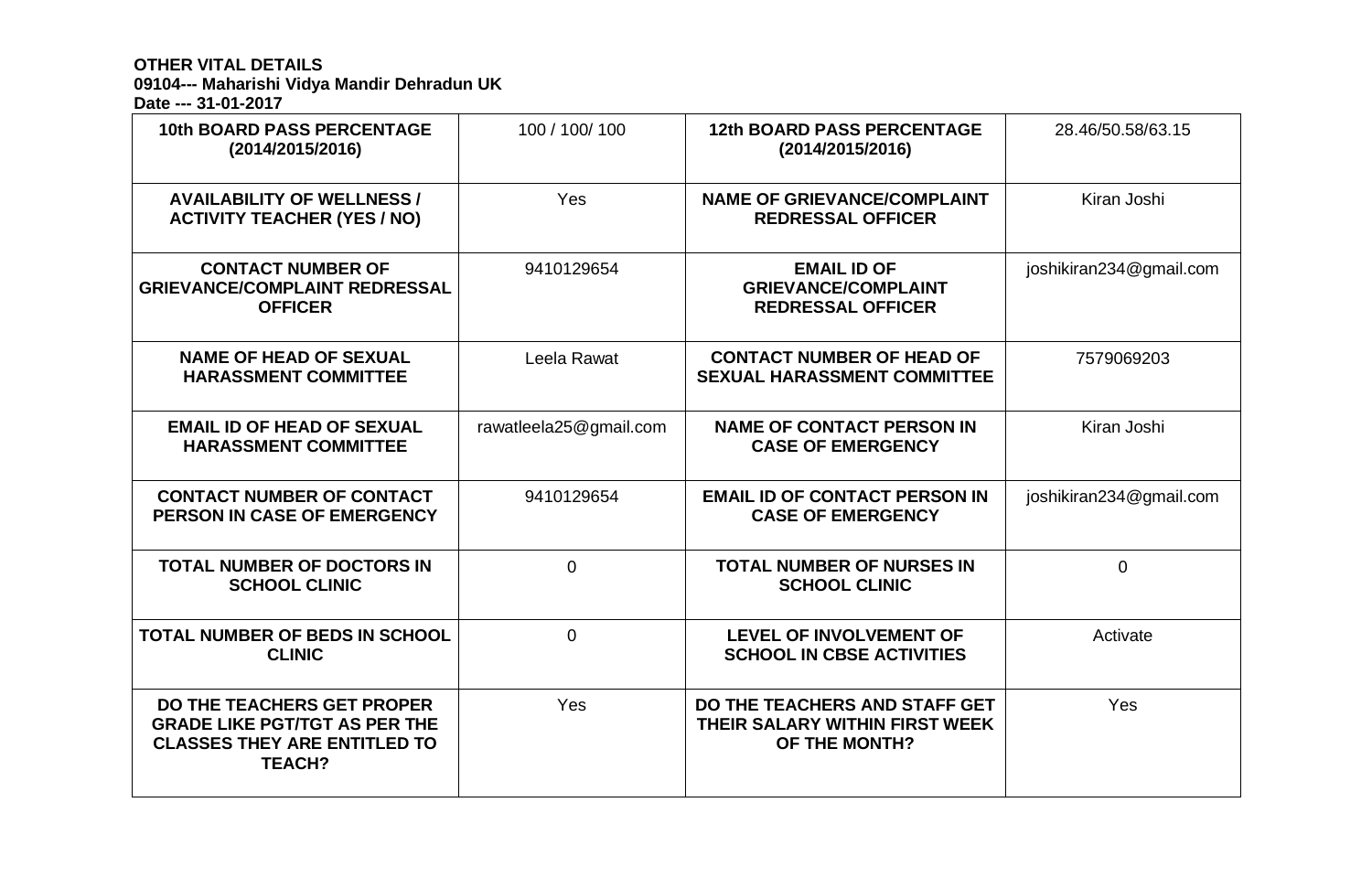| <b>DOES THE SCHOOL HAS EPF</b><br><b>FACILITY FOR STAFF</b>                                                                       | <b>Yes</b>            | <b>EPF REGISTRATION NUMBER</b>                            | UP/17243            |  |  |
|-----------------------------------------------------------------------------------------------------------------------------------|-----------------------|-----------------------------------------------------------|---------------------|--|--|
| <b>MODE OF SALARY PAYMENT</b>                                                                                                     | <b>Bank</b>           | <b>NAME OF BANK WITH SALARY</b><br><b>ACCOUNT</b>         | Panjab & Sindh Bank |  |  |
| ARE THE SCHOOL ACCOUNTS<br><b>AUDITED REGULARLY?</b>                                                                              | <b>Yes</b>            | <b>PARENT TEACHERS ASSOCIATION</b><br><b>AS PER NORMS</b> | <b>Yes</b>          |  |  |
| <b>ACADEMIC SESSION</b>                                                                                                           | <b>April To March</b> | <b>VACATION PERIOD</b>                                    | May To June         |  |  |
| <b>AUDITED BALANCE SHEET OF</b><br><b>SCHOOL</b>                                                                                  |                       | <b>STAFF STATEMENT OF SCHOOL</b>                          |                     |  |  |
| <b>BEST PRACTICES OF SCHOOL</b>                                                                                                   |                       |                                                           |                     |  |  |
| 1.TRANSCENDENTAL MEDITATION TWICE A DAY & YOGA CLASSES. 2. THE SCHOOL IS PROVIDING MODERN EDUCATION WITH<br><b>INDIAN CULTURE</b> |                       |                                                           |                     |  |  |